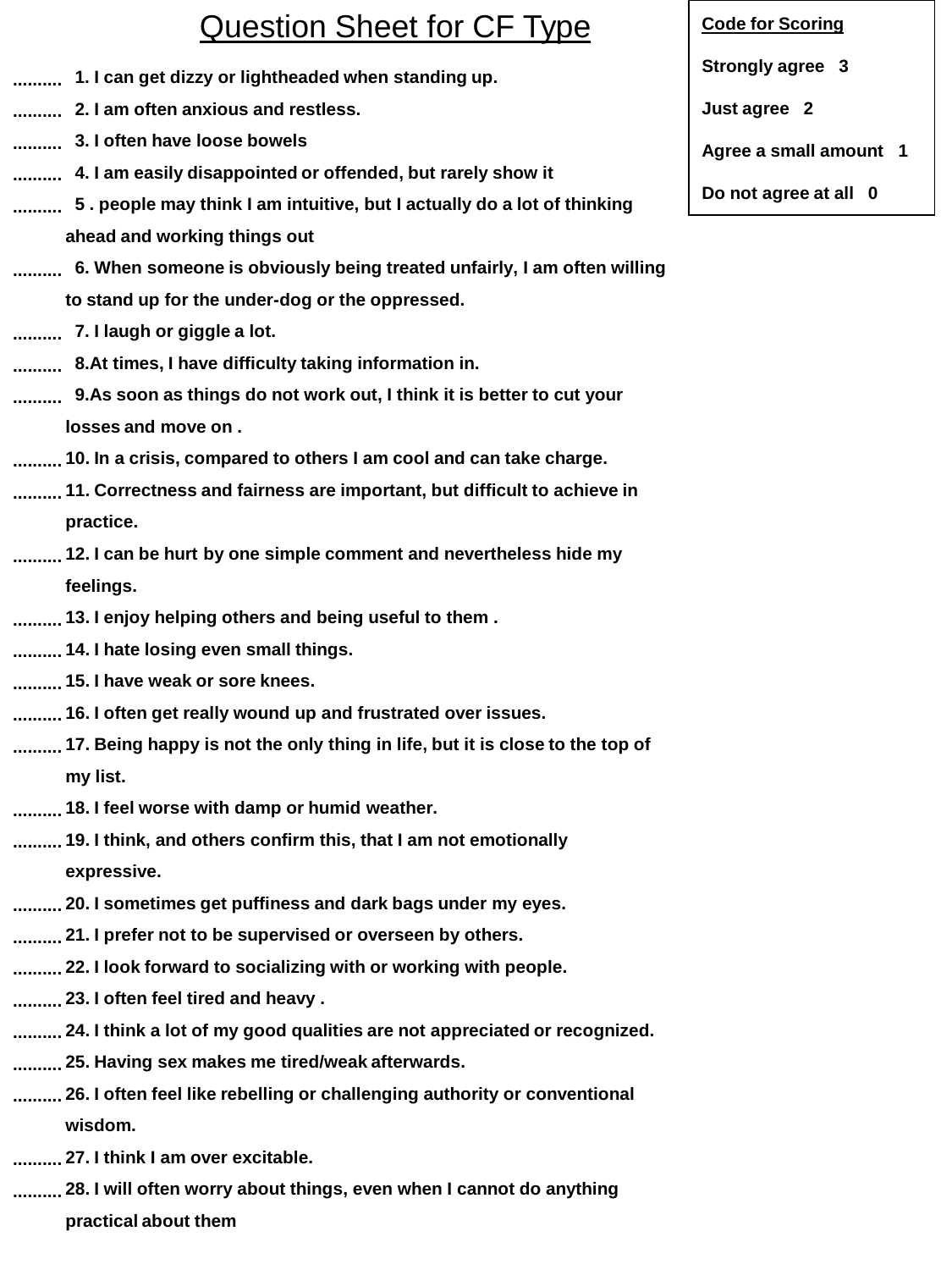- **............ 29. I easily catch colds.**
- All I have to do is think about certain situations to make me feel concerned or even frightened. **............**
- **31. I get blurred vision or tired eyes. .............**
- **32. If my close relationships are not stable, I am not stable. .............**
- **33. I am frequently worried and concerned about something. .............**
- **34. My voice is a bit weak. .............**
- **35. No one can reassure me - I need to reassure myself. .............**
- **36. I enjoy organizing and structuring any situation. .............**
- **37. I can easily doubt that someone loves me or cares for me. .............**
- **38. I have some problems in balancing others and my own needs. .............**
- **39. I appreciate it if I can do more and better than others. .............**
- **40. I often need to assess a situation and check out whether I am safe. .............**
- **41. On issues to do with who is responsible for what, I either have very specific views or I am completely easy. .............**
- **42. A hurtful look or comment can leave me feeling very sad. .............**
- **43. I sometimes do not digest well. .............**
- **44. I frequently cough, with or without phlegm. .............**
- **45. I am easily frightened, have phobias or get paranoid. .............**
- **46. I have difficulty digesting fatty foods or a poor tolerance of alcohol. .............**
- **47. I can go up and down a lot, loving things at one moment and feeling miserable the next. .............**
- **48. I have an eating disorder or some irregularity of appetite. .............**
- **49. I tend to set high standards for myself - and others. .............**
- **50. I think people often tell you 'everything will be fine' and it won't. .............**
- **51. It is better for me to be in control and have the power in any situation rather than be cooperating with and depending upon others. .............**
- **52. I love safe, heart-felt contact with others. .............**
- **53. My abdomen bloats after eating. .............**
- **54. I always notice when people start talking about getting the best quality this or best quality that. .............**
- **55. I am good at looking ahead and anticipating what might go wrong. .............**
- **56. I can get frustrated and wound up. .............**
- **57. I often get tongue-tied or mix up my words. .............**
- **58. I can be hungry, even after eating .............**